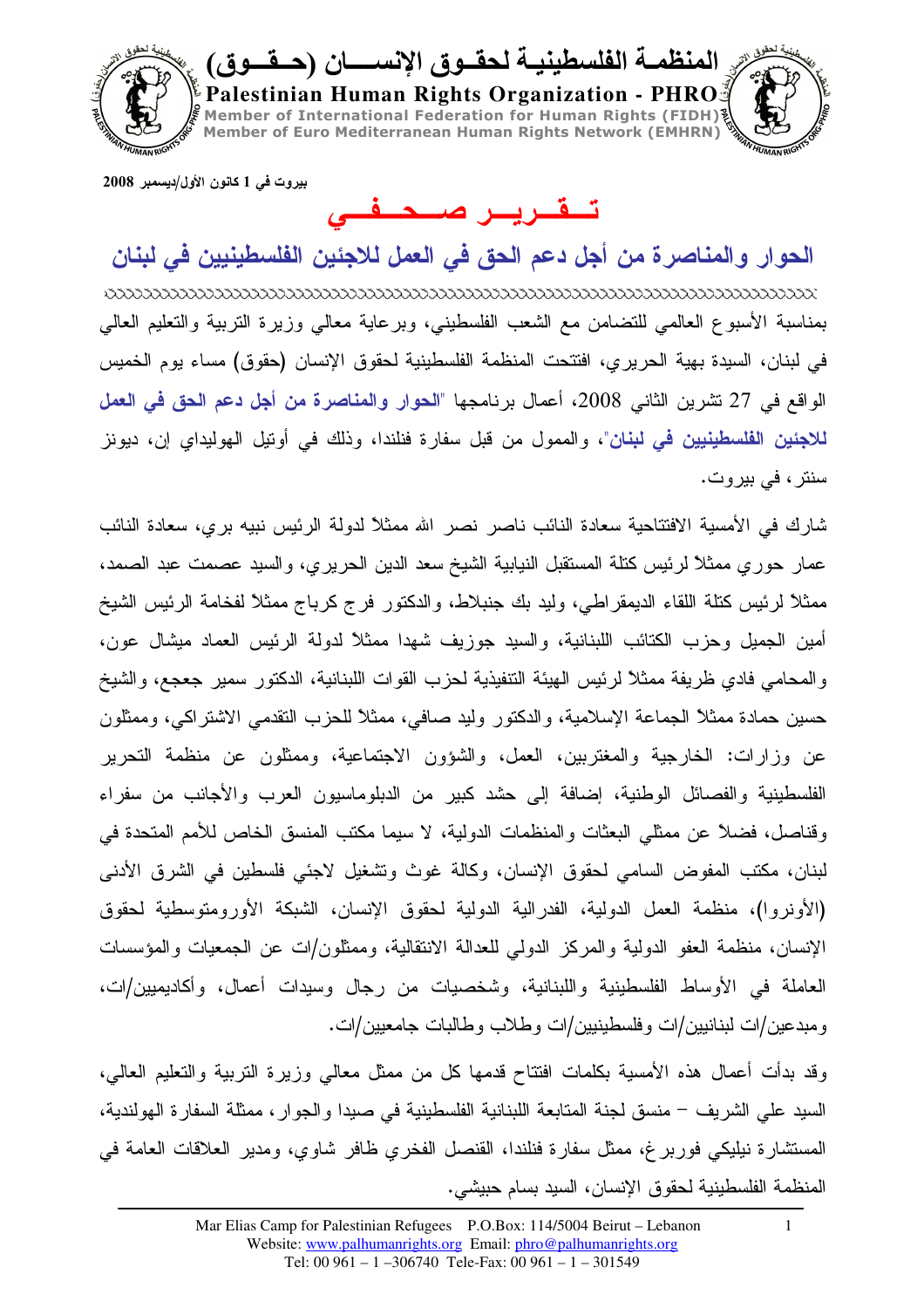

وبعد الافتتاح الرسمي لأعمال برنامج "الحوار والمناصرة من أجل دعم الحق في العمل للاجئين ا**لْفَلْسطَينيين في لبنـان**" عرضت المنظمة الفلسطينية لـحقوق الإنسان (حقوق) فيلمها الوثائقي بعنوان: "اللاجئون الفلسطينييون في لبنان ... إسهامات مهمشة" و الذي كانت قد أنتجته في العام 2007 بدعم من السفارة الـهولندية، وقد تلا هذا الـعرض، الذي جرى بـحضور شخصيات الوثائقي، نقاشًا تمحور حول فكرة وأهداف الوثائقي والتي نتمحور حول نقديم صورة أخرى (إيجابية) عن الوجود الفلسطيني في لبنان غير نلك الصور النمطية التي يتم نتاقلها عبر الأجيال، وما لعبه الفلسطينييون من دور حضاري في نهضة لينان.

وتابعت المنظمة يوم الجمعة الواقع في 28 نشرين الثاني 2008، الخطوة الثانية في برنامجها هذا، حيث عقدت في أونيل الكراون بلازا، بالشراكة مع الجمعية اللبنانية لحقوق الإنسان والمركز اللبناني لحقوق الإنسان وبالتعاون مع الفدرالية الدولية لحقوق الإنسان والشبكة الأورومتوسطية لحقوق الإنسان، ندوة حو ارية حول "ا**لحق في العمل للاجئين الفلسطينيين في لبنان**".

وفي كلمتها الافتتاحية التي قدَّمها المدير العام، السيد غسان عبد الله، ركزت المنظمة على مبدأ ضرورة الشراكة في انتشال مئات الآلآف من اللاجئين الفلسطينين المقيمين على الاراضـي اللبنانية، منذ ستون عاما بانتظار عودتهم الى ديارهم، مما يعيشونه من بؤس وحرمان وتهميش، باعتبارنا جميعًا شركاء في المسؤولية. كما وشددت على ضرورة انتشال الشباب من دوامة الاستعمال والاستغلال القائمة التي جعلتهم عرضة لمصطادي الفرص من قبل المنطرفين والارهاببين الذين يتربصون بنا جميعا والذين يستغلون حرمان هذا الشباب حقهم في العمل ليقوموا بتجنيدهم في صفوف اعمالهم التي تشكل للشباب مصدر للدعم الاقتصادي، وتشكل للقيمين على مثل هذا الاستغلال وقودا للإستمرار، ما يودي بنا للسير في نفق مظلم لا نعرف اين ستكون نهايته وما الاثمان التي ستدفع، ومن أجل الخروج منه نحو بر الامان الانساني.

كما وأكدت المنظمة في كلمتها أن لا هوية ولا جنسية ولا أصل وطني أو ديني للإرهاب. إلا أنه وعلى الرغم من اختلاف طبيعة الاعمال الارهابية بين موقع وأخر غير أننا نرى القواسم المشتركة في ذلك، فكلها قائمه على استغلال المناطق الفقير ة المحر ومة من أجل التغلغل فيها والانتشار ً من خلالها مستغلبن الشباب البائس والعاطل عن العمل سلاحا لذلك .

واستتباعًا، تناولت الورشة ثلاثة محاور عمل طرحت أولاً أه**مية إعمَال الحقوق الإقتصادية والاجتماعية** وأثرها في دعم حق العودة، وثانياً في حل النزاعات وتعزيز الأمن والاستقرار. هذا وقد قدّم المحور الثالث مقارنة بين: "الواقع السياسي، الوضع القانوني والمطلب الإنساني" للحق في العمل للاجئين